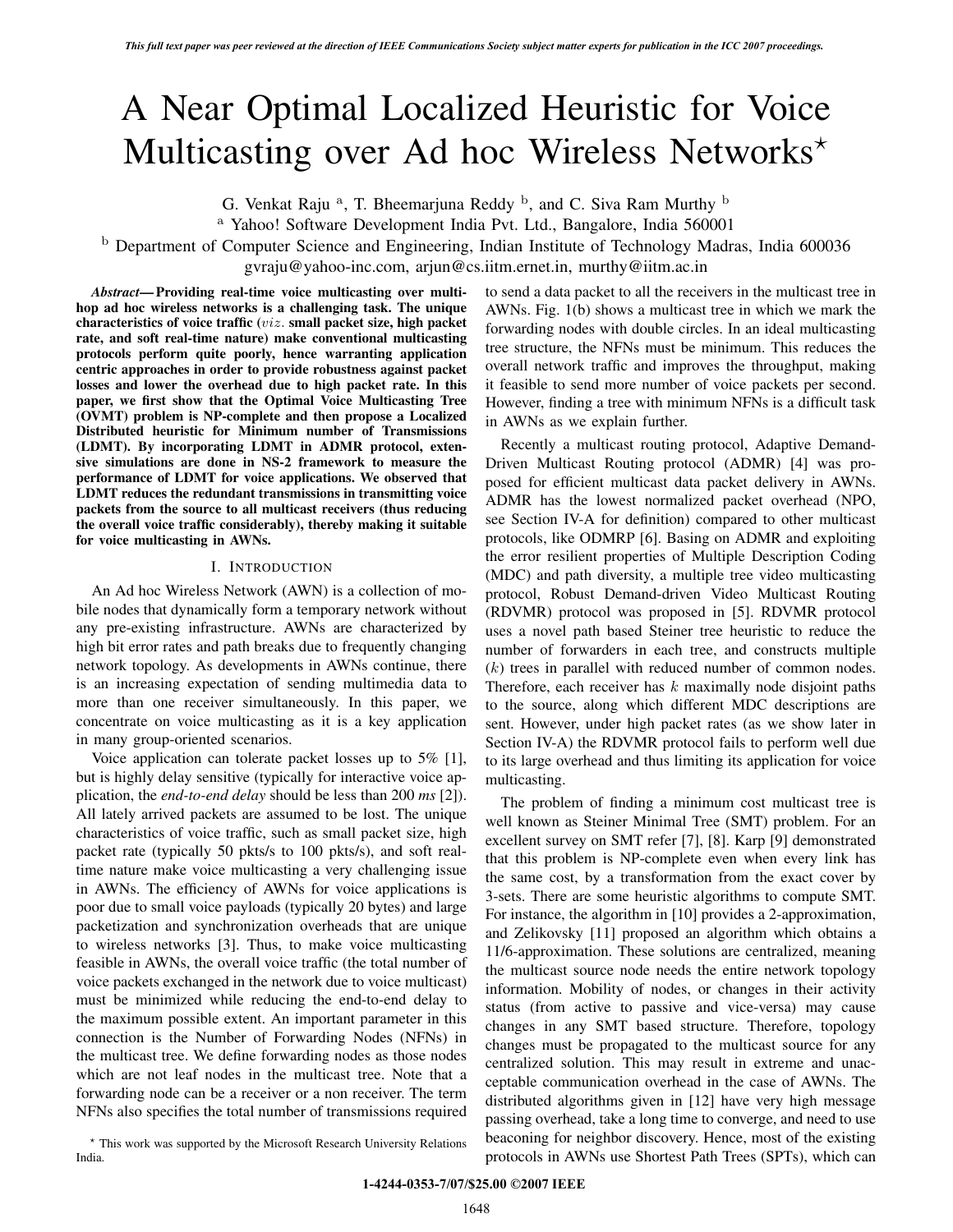

Figure 1. Multicast Trees (a) Original graph (b) Multicast tree generated by SPT heuristic (c) Steiner minimal tree (d) Optimal voice multicast tree; S is the source node and A, B, C, and D are receiver nodes. The number of non-leaf nodes in (b), (c), and (d) are 4, 4, and 3, respectively. Each arc indicates one transmission in the multicast tree and all forwarding nodes in the multicast trees are represented by double circles.

be computed in polynomial time. Lim and Kim [13] analyzed the problem of minimal multicast trees in AWNs, but they defined several heuristics based on the Minimal Connected Dominating Set (MCDS) which are only valid for flooding. In AWNs, when a node 'A' transmits a packet, all its neighbors that are within the transmission range of 'A' can receive the packet due to the broadcasting nature of the medium, *i.e.*, with a single transmission all neighbors of node 'A' can receive the data. This is known as Wireless Multicast Advantage (WMA). Given the broadcasting nature of AWNs, an SMT does not minimize the cost (defined in terms of NFNs) of the multicast tree (see Fig.  $1(c)$ ). The cost assignment function used in wired networks is not well-defined for AWNs. That is, by assigning a cost to each link of the graph, existing formulations have implicitly assumed that a given node  $v$ needs  $k$  transmissions to send a multicast data packet to  $k$ of its neighbors. Thus, SMT tries to reduce the overall link cost or node cost or both in the network which is not optimal for AWNs. In this paper we show that the SMT does not generally give an optimal solution. We then formulate the problem of Optimal Voice Multicast Tree (OVMT) problem that contains the minimum number of non-leaf nodes in the multicast tree. We show that the OVMT problem is NPcomplete. We then propose a localized distributed heuristic for Minimum number of Transmissions (LDMT) that achieves superior performance compared to the related approaches in terms of voice frame delivery ratio, NPO, and perceived voice quality. The rest of the paper is organized as follows: Section II discusses the OVMT problem and its NP-completeness. We describe the proposed LDMT heuristic algorithm in detail in Section III. In Section IV, we evaluate the performance of LDMT heuristic algorithm through simulations and compare with related protocols. Finally, in Section V we conclude with possible future work.

#### II. OPTIMAL VOICE MULTICASTING TREE IN AWNS

#### *A. Graph Model*

An AWN can be modeled by an undirected graph,  $G = (V, E)$  where V represents the set of mobile nodes and  $E$  represents the set of edges in the network. An edge between two nodes  $v_1, v_2 \in V$  exists iff  $dist(v_1, v_2) \leq r$  $(i.e., v_1, v_2$  are within the communication range r). We assume that all links are bidirectional, *i.e.* if node  $v_i$  can communicate with  $v_j$ , then  $v_j$  can also communicate with  $v_i$ .

**Definition** Given a graph  $G = (V, E)$ , source node s  $\in$  V, and receiver set  $R \subseteq V$ ;  $R = \{r_1, r_2, \dots, r_i\}$  $1 \leq i \leq M$ , where M is the number of receivers, a tree T is said to be a **multicast tree** iff T has  $\{s\} \cup R \subseteq V(T)$  where s and  $V(T)$  are root and vertices of tree T, respectively;  $V(T) \subseteq V(G)$ .

# *B. Optimal Voice Multicast Tree Problem*

Given a graph  $G = (V, E)$ , source node  $s \in V$ , and receiver set  $R \subseteq V$ ;  $R = \{r_1, r_2, \dots, r_i; 1 \le i \le M\}$ , where M is the number of receivers, the OVMT,  $T^*$  is defined as, among all multicast trees of G, denoted by  $T_1, T_2, T_3, \cdots, T_k$ ; for some integer k, the number of non-leaf nodes in  $T^*$  is minimum *i.e.*, if  $l_1, l_2, l_3, \dots, l_j$ , are leaf nodes of  $T^*$ ;  $2 \leq j \leq M$ , then  $| V(T^*) - \{l_1, l_2, l_3, \cdots, l_j\} |$  must be minimum compared to all other multicast trees of G. Note that  $T^*$  need not be unique. We call the problem of finding OVMT as optimal voice multicast tree problem.

## *C. Properties of the Optimal Voice Multicast Tree*

As observed in Figure 1(d), the number of non-leaf nodes in the OVMT is minimum; which implies that the number of transmissions in the multicast tree is also minimum. Note that unlike SMT, OVMT is not optimal in terms of total number of nodes or links (actually radio links in an AWN) present in the multicast tree. OVMT improves the throughput by minimizing the total number of transmissions required for sending voice packets from the source to all multicast receivers making it highly suitable for high packet rate voice multicasting in AWNs. Each reduction in NFNs results in large number of transmission savings. To understand this fully, consider the following example. Suppose that in a typical voice multicast application the source sends around 15,000 voice packets to all its multicast receivers, i.e., at each hop these 15,000 packets are to be forwarded (transmitted). If the NFNs is less by one, it means we can save 15,000 transmissions in the network which reduces the overall voice traffic in the network considerably and improves the throughput significantly. This also avoids unnecessary energy depletion of nodes in AWNs. We now show that the problem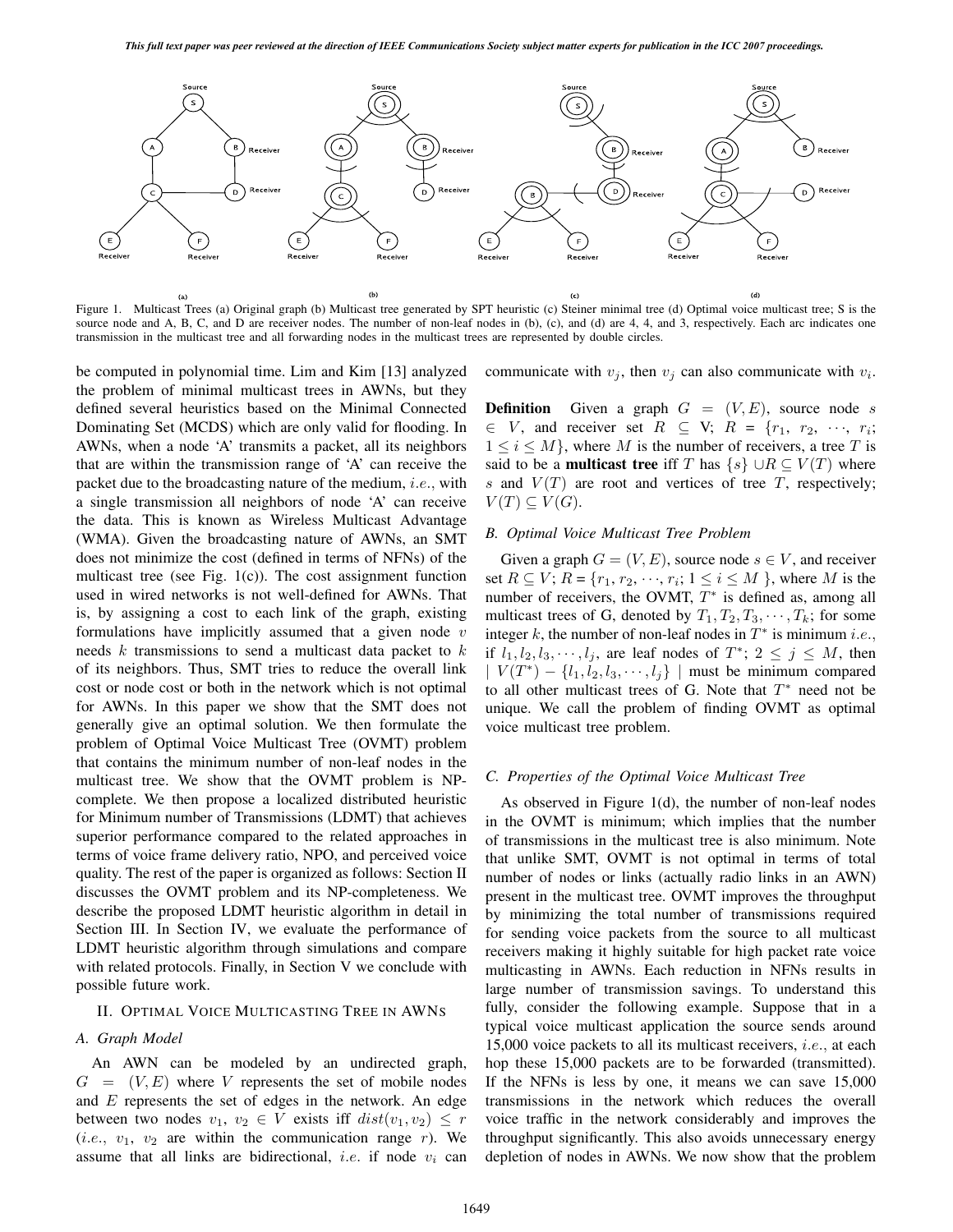of finding OVMT is NP-complete.

**Theorem 1.** Given a graph  $G = (V, E)$ , source node s  $\in V$ , and receiver set  $R \subseteq V$ , the problem of finding  $OVMT$ is NP-complete.

**Proof:** Assume that the OVMT problem can be solved in polynomial time with an algorithm called *OVMT Algo*. Since  $OVMT\_Algo$  can be applied for any number of receivers  $1 \leq R \leq n$  where  $n = |V|$ . Let the receiver set, R contain all nodes of G, *i.e.*  $\mid R \mid = n$ . Using *OVMT\_Algo*, and for all  $\vartheta \in V$  as root node and  $R=V-\{\vartheta\}$ , construct  $OVMT$ . Let the *OV MT* for each case be  $T_1, T_2, T_3, \cdots, T_i$ ; where  $1 \le i \le n$ . Each tree  $T_i$  contains  $|V|$  nodes,  $E_i$  edges, and  $R_i$  receivers where  $R_i = V - \{\vartheta_i\}$  with  $\vartheta_i$  as its root node. Of all the trees  $T_1, T_2, T_3, \cdots, T_n$ , find the trees where s is a non-leaf node. Let these trees be  $M_1, M_2, M_3, \cdots, M_k$ ; where  $1 \leq k \leq n$ . Now from all the trees  $M_1, M_2, M_3, \cdots, M_k$  find the tree (break the ties randomly) whose number of non-leaf nodes is minimum. Call that tree as  $M_i$ .  $M_j$  fits the definition of Optimal Broadcast Tree (OBT) as M*<sup>j</sup>* contains minimum number of non-leaf nodes, i.e., we solved the OBT problem in polynomial time which is a contradiction to the OBT problem, which has been proved to be NP-complete by Lim and Kin in [13]. Since a special case of *OVMT* problem ( $|R| = n$ ) is NPcomplete, the OV MT problem must be at least as hard as NPcomplete.



Figure 2. Different possible cases in LDMT heuristic.

**Algorithm 1** Localized Distributed heuristic for Minimum number of Transmissions (LDMT)

 $R \leftarrow$  all receiver node ids which are not within the transmission range (single-hop) of Source node S

 $l_{m_i}$  ← minimum hop length from source seen by node i  $pl_{m_i} \leftarrow$  previous node along  $l_{m_i}$  path seen by node i

 $Nrss_i \leftarrow$  number of receivers seen along  $l_{m_i}$  path by node i  $N(r_i) \leftarrow$  the set of neighbor nodes of receiver  $r_i$ 

 $N_r(n_i) \leftarrow$  the set of neighbor receivers of a node  $n_i$ , *i.e.*, all the receivers that are within the single hop distance to node n*<sup>i</sup>*

 $NC(n_i) \leftarrow$  the set of neighbor receivers that are connected to  $n_i$ , *i.e.*, all the receivers that are within the single hop distance to node  $n_i$  and connected to node  $n_i$  to receive multicast voice packets.

#### **Begin**

(1) **Source node** S broadcasts SrcJoinAdvt packet:  $SrcJoinAdvt(l_{m_i}=0, pl_{m_i}=S.id, Nrss_i=0);$ 

(2) **At node** n*<sup>i</sup>*

**if** Received non Duplicate  $SrcJoinAdvt$  packet with better hop length, l*m<sup>i</sup>* **then**

Update the variables:  $l_{m_i}$ ,  $pl_{m_i}$ , and  $Nrss_i$ 

**if**  $n_i \in R$  **then**  $Nrss_i = Nrss_i + 1$  **end if** 

# **end if**

**Forward** the  $SrcJoinAdvt$  packet:  $SrcJoinAdvt(l_{m_i} =$  $l_{m_i}$  + 1,  $pl_{m_i}$  = i,  $Nrss_i$ );

(3) Each receiver,  $r_i \in R$ , issues a 1-hop broadcast message  $C_{R}eq$  with the following 4-tuple:  $\langle r_i.id, l_{m_i}, pl_{m_i}, Nrss_i \rangle.$ 

(4) Now each  $n_j \in N(r_i)$  replies with C\_Reply message with the following 6-tuple:

 $\langle Nrss_j, l_{m_j}, pl_{m_j}, N_r(n_j), NC(n_j), n_j \rangle$ .id >.

(5) Identify the **CONNECTING\_NODE** of receiver  $r_i \in R$ (a) **if**  $r_i \in R$  gets a reply from only one neighbor **then** connect to it.  $/*$  this case is shown in Fig. 2(a)  $*/$ 

(b) **if**  $r_i \in R$  gets a reply from a neighbor which is also a receiver (say  $r_j$ ) and if  $l_{m_i} = l_{m_j}$  then

**if**  $|NC(n_i)| < |NC(n_i)|$  **then** 

Connect  $r_i$  to  $r_j$  /\* Since  $r_j$  has high connectivity than r*i*. See Fig. 2(c) \*/

**else**

**if**  $|NC(n_i)| = |NC(n_i)|$  **then** 

/\*Connectivities of both nodes  $n_i$  and  $n_j$  are equal: See Fig.  $2(b)*/$ 

**if**  $Nrss(n_i) > Nrss(n_i)$  **then** 

Connect  $r_j$  to  $r_i$  /\* since  $r_i$  has higher Nrss value than  $r_i$ <sup>\*</sup>/

**else**

Connect  $r_j$  to  $r_i$  /\* giving more priority to min. node-id \*/

**end if**

**end if**

# **end if**

**end if**

(c) if a receiver  $r_i$  has a neighbor  $f_j$  (where  $f_j$  is a node in the multicast tree which is neither source node nor a multicast receiver node) and if  $N(f_i)$  contains a receiver  $r_k$ and  $f_i$  is at  $d+1$  distance from the Source with  $pl_{m_i} = r_i$ , **then**  $r_k$  must be at least  $d + 1$  distance away from the Source. This information is useful to take a decision on to which  $r_i$  or  $r_k$  is to be connected. /\* this case is shown in Fig. 2(d)  $*$ /

(6) The receivers which are able to connect to their **CON-NECTING NODES** will send a JOIN message confirming their willingness to join with the **CONNECTING NODES**. (7) Now all **CONNECTING NODES** act as receiver nodes and issue a 1-hop broadcast message to their neighbors and steps (3) - (6) will be repeated. Nodes that already issued a  $JOIN$  message will not respond now.

(8) Step (7) is stopped when all **CONNECTING NODES** are exhausted.

#### **End**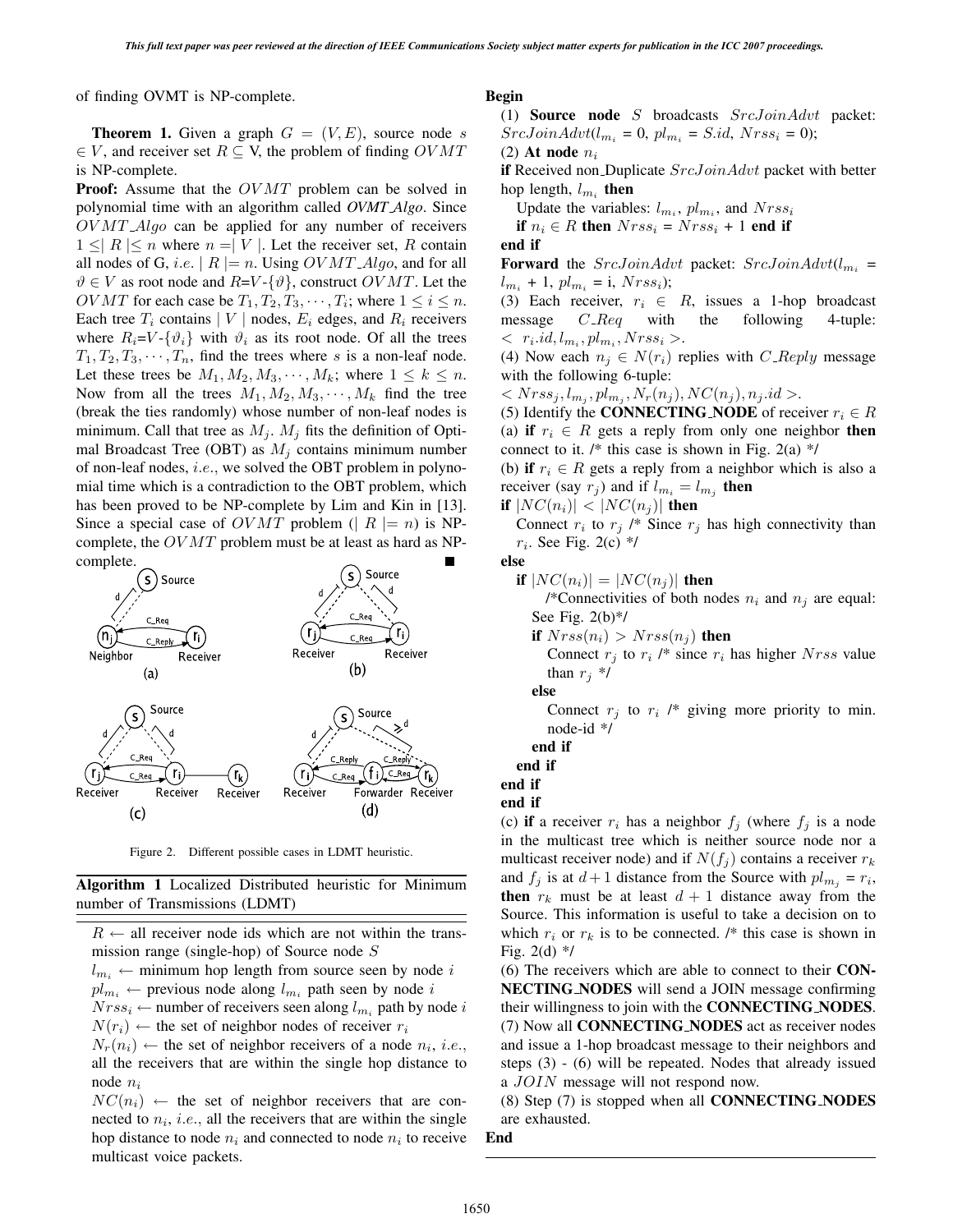

Figure 3. An example that illustrates the LDMT heuristic. *S* is the source and *B*, *D*, *E*, and *F* are multicast receivers. A solid line between two nodes indicates that the connection is established between them. A dotted line between two nodes indicates that the connection is not yet established between them. A double circled node represents that it is acting as a forwarding node.

#### *D. Approximation Algorithm*

We observe that there exists a closely related problem in graph theory for finding the OVMT, known as Connected Minimum Vertex Cover (CMVC) problem. A simple algorithm for solving the unweighted CMVC problem that gives a factor 2 approximation exists in the literature. That is, we can find a voice multicast tree whose optimality (in terms of NFNs) is at the maximum twice that of OVMT. The idea is as follows. A Depth First Search (DFS) is done on the graph, and all the non-leaf vertices are taken as the nodes in the vertex cover. This clearly induces a connected graph, and the approximation ratio is 2, as shown by Savage [14]. In practice, however this method gives large connected vertex covers and also it is a centralized algorithm making it unsuitable for AWNs. In the next section, we propose an efficient localized distributed heuristic algorithm for AWNs.

# III. LOCALIZED DISTRIBUTED HEURISTIC ALGORITHM TO APPROXIMATE OPTIMAL VOICE MULTICASTING TREE

The basic idea of Localized Distributed heuristic for Minimum number of Transmissions (LDMT) is to reduce the number of non-leaf nodes in the tree so that it will minimize the total number of transmissions required for voice multicasting. Each receiver tries to connect to a forwarding node that is already feeding at least one another receiver node. The detailed step by step mechanism is given in Algorithm 1. We illustrate the working mechanism of  $LDMT$  heuristic with an example. Assume that Fig. 1(a) represents an AWN. Let S be the source node and receiver set  $R = \{B, D, E, F\}.$ Initially source S broadcasts a SrcJoinAdvt message announcing the availability of voice multicasting (step-1 in the Algorithm 1) service. This  $SrcJoinAdvt$  packet contains three fields (i) Minimum hop length path,  $l_{m_i}$ , from the source, (ii) Previous node corresponding to the minimum hop path,  $pl_{m_i}$ , and (iii) Number of receiver nodes seen  $(Nrss_i)$ along the minimum hop path. On receiving a non-duplicate  $SrcJoinAdvt$  message which has better  $l_{m_i}$ , each node saves the current values of  $l_{m_i}$ ,  $pl_{m_i}$ , and  $Nrss_i$  and updates them before forwarding the *SrcJoinAdvt* packet (step-2 in the Algorithm 1). After some STABILIZATION\_TIME, assuming that  $SrcJoinAdvt$  is received by all receivers in the network, each receiver r*<sup>i</sup>* issues a 1-hop broadcast message  $C$ <sub>-Req</sub> to get the details of its neighbor nodes, in order to find its upstream CONNECTING\_NODE (step-3 in the Algorithm 1). After a  $SHORT\_SPAN$ , each neighbor of  $r_i$ ,  $n_j \in N(r_i)$ , sends *C\_Reply* packet with  $\langle Nrss_j, l_{m_j},$  $pl_{m_i}$ ,  $N_r(n_j)$ ,  $NC(n_j)$ ,  $n_j$ *id* > (step-4 in the Algorithm 1). We define CONNECTIVITY,  $NC(n_i)$  of a node,  $n_i$ , as the set of receiver nodes lying in its transmission range and already connected to node n*i*. After receiving the replies each receiver  $r_i$  uniquely identifies its  $CONNECTING\_NODE$ and issues a JOIN message to its connecting node. There are 4 different cases depending on the type of nodes present in the neighborhood of a receiver node r*i*. These sub-cases are shown in Figs.  $2(a)-2(d)$  and are explained in steps 5(a)-5(c) of Algorithm 1. An important point to be considered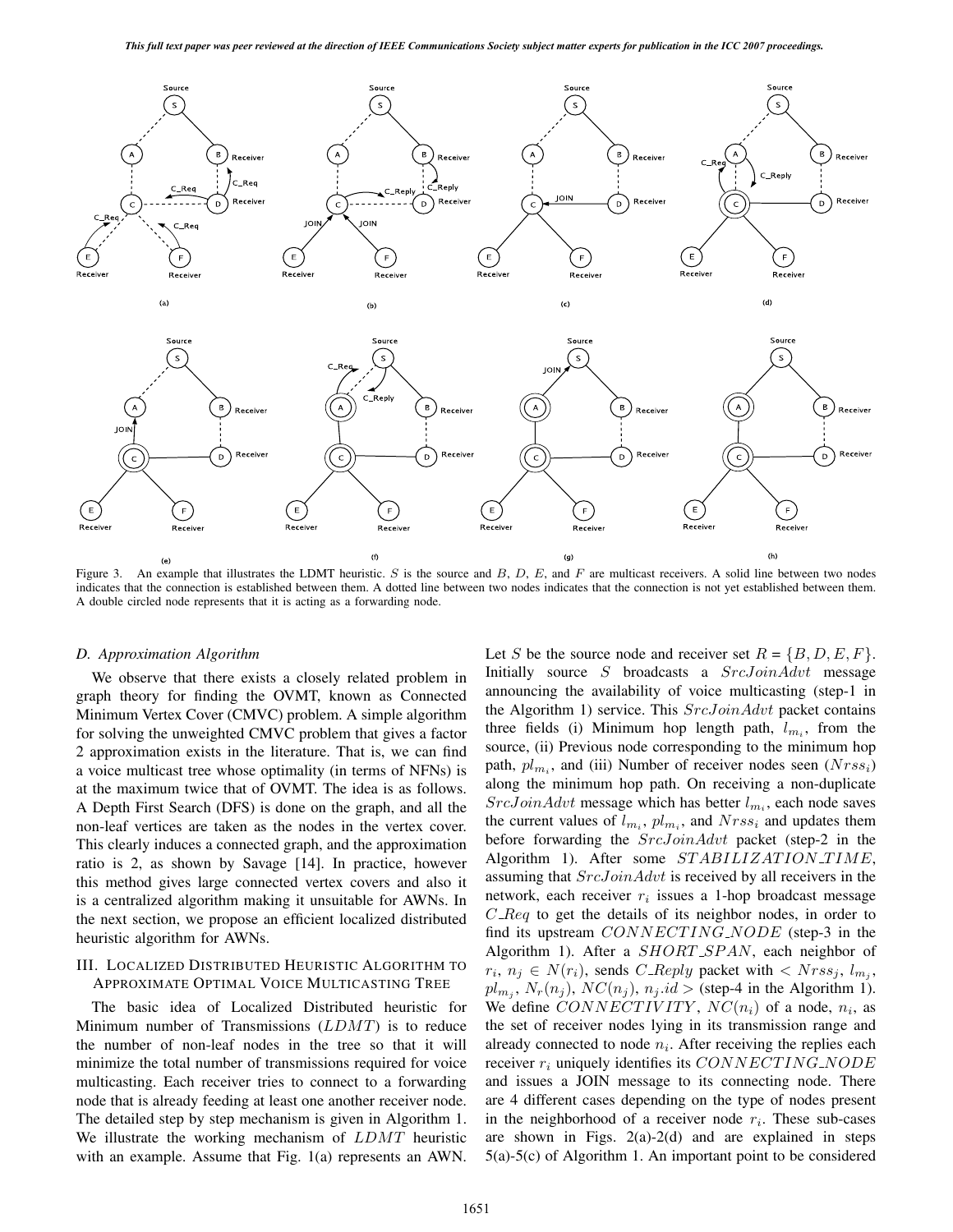| <b>Parameter</b>    | Value                               | <b>Parameter</b> | Value    |
|---------------------|-------------------------------------|------------------|----------|
| Terrain Area        | $\sqrt{1,200 \, m} \times 800 \, m$ | Tx. Range        | 250 m    |
| Channel Capacity    | 11 Mbps                             | # of Nodes       | 75       |
| Mobility Model      | Random Way Point                    | Sim. Duration    | 900 s    |
| Source data rate    | $50 \,$ pkts/s                      | # of Receivers   | 25       |
| <b>MAC</b> Protocol | 802.11 DCF                          | Voice Frame Size | 253 bits |
| Traffic Type        | <b>CBR</b>                          | ipt              | $20$ ms  |

TABLE I SIMULATION PARAMETERS

is that while choosing a  $CONNECTING-NODE$ , priority must be given to  $[NC(n_j), l_{m_j}, Nrss_j,$ NodeId] in the same order. That is, while choosing a  $CONNECTING\_NODE$ , a receiver  $r_i$  gives highest priority to  $NC(n_j)$ , then to  $l_{m_j}$ , and so on. Once all receivers get connected to their CONNECTING\_NODES, all the CONNECTING\_NODES now act as receivers and the whole process is repeated till all CONNECTING\_NODES are exhausted. Fig. 3 shows a step-by-step mechanism of computing the OVMT using LDMT heuristic. Fig. 3(a) shows when all receivers send a 1-hop broadcast message  $C_R \neq Reg$ . Note that since receiver B is within the transmission range of source  $S$ , it will not broadcast any  $C_{\mathcal{A}}$  Req packet. Each neighbor,  $n_i$ , of these receiver nodes replies with  $\langle Nrss_i, l_{m_i}, pl_{m_i}, N_r(n_i), NC(n_i), n_i.id \rangle$ after a small time interval SHORT SPAN. As shown in Fig. 3(b), receivers  $E$  and  $F$  find that they have to connect to node C. This is because the  $pl_{m_i}$  of receivers E and F is node  $C$  and thus node  $C$  is the best choice for receivers  $E$ and  $F$ . Now receivers  $E$  and  $F$  send a  $JOIN$  packet to node C. After receiving the  $C_Reply$  from node C, the receiver D finds that it has to connect to node  $C$  (since node  $C$  is already feeding receivers  $E$  and  $F$ ) and thus it sends a  $JOIN$  packet to node  $C$  (see Fig. 3(c)). Now node  $C$  becomes a receiver temporarily and follows the similar procedure to find its best connecting node. The process is shown in Figs. 3(d)-(g). The final multicast tree is shown in Figure 3(h).

#### IV. SIMULATION STUDIES

#### *A. Simulation Framework*

We use the NS-2 simulation framework [15] to evaluate the performance of LDMT. We compare its performance with ADMR [4] and RDVMR [5]. We compare our protocol with ADMR and RDVMR (for the single tree case) for various scenarios. For all experiments we set the parameters  $\alpha$ ,  $\beta$ ,  $\gamma$ , and  $\lambda$  for RDVMR to 0.03, 0.8, 0.2, and 2, respectively as given in [5]. We evaluate the performance using the following metrics: 1) **Frame Delivery Ratio (FDR)** (the ratio of the average number of voice frames received by each receiver over the number of frames sent by the source), 2) **Number of Transmissions Needed For Multicast** (the total number of transmissions taken by protocol for sending a voice frame to all receivers in the multicast tree), 3) **Normalized Packet Overhead (NPO)** (the ratio of the total number of packets (control and data) exchanged over the total number of data packets received by all the receivers), and 4) **Measurement of Perceptual Evaluation Speech Quality - Mean Opinion Score (PESQ-MOS)**. The PESQ-MOS is evaluated as follows. At each receiver, the voice frames are decoded and the wide band version of ITU perceptual measurement algorithm, PESQ-MOS reference software tool [17] is used to measure their perceived voice quality. The PESQ-MOS reference software tool compares the degraded speech with the reference speech and computes the objective MOS value in a 5-point score ranging from -0.5 (worst) to 4.5 (best). With respect to a original raw voice frame, the voice quality scores of different voice frames are evaluated using PESQ-MOS reference software tool. The evaluated voice quality scores of (a) raw voice frame, (b) decoded AMR-WB voice frame, and (c) decoded bits of AMR-WB voice frame that corresponds to basic quality are 4.5 (Ideal Quality), 3.818 (Optimal), and 2.86, respectively. The optimal quality score (3.818) corresponds to the decoding of AMR-WB (lossy encoded) voice frame assuming no losses in the network.

We modified ADMR protocol to incorporate LDMT heuristic in the NS-2 version 2.1b8. The simulation parameters are shown in Table I. The source sends data throughout the simulation period and 25 of the total nodes are randomly chosen to be receivers. Each of these receivers joins at a random time instant, chosen uniformly from (4, 450) seconds. The receivers do not leave the multicast session. All the results presented in this paper were averaged over 30 simulation runs and all the results conform to 95% confidence levels. Each node moves with some constant speed (*i.e.*, min speed is equal to max speed) with zero pause time. The playback deadline is 200 ms, if a packet is not received within its playback deadline it is considered lost. We use AMR-WB (Adaptive Multi-Rate Wide Band) [16] speech codec with 12.65 Kbps bit rate with a sample size of 253 bits for sending the voice packets from the source to all the receivers in the multicast session.

#### *B. Simulation Results*

*1) Number of Transmissions vs. Receivers:* We fix the periodicity of flooding SrcJoinAdvt to be 30 seconds in all protocols for uniformity sake with a static scenario (mobility = 0 *m/s*). As observed in Fig. 4, LDMT performs better than ADMR and RDVMR. This is because both ADMR and RDVMR protocols concentrate on finding shortest path between the source and receivers either by using Shortest Path Tree (in case of ADMR) or by using a variant of SMT (in case of RDVMR). More importantly these protocols do not consider Wireless Multicast Advantage and thus they limit themselves for further improvement.

*2) Effect of High Packet Rate:* Under static scenario, we measure the effect of high packet rate on all the three protocols. It can be seen from Fig. 5 that the FDR of both ADMR and RDVMR protocols decreases rapidly as the data rate increases beyond 30 pkts/s. Since LDMT reduces the NFNs, it can cope up with high packet rate up to 70 pkts/s well without significant reduction in FDR.

*3) Effect of Mobility and PESQ-MOS:* We set data rate at 50 pkts/s for this experiment. As observed in Fig. 6, the NPO of LDMT is less compared to that of ADMR and RDVMR protocols. This is due to the fact that the number of transmissions (and thus overall voice packet traffic) is lesser in LDMT compared to ADMR and RDVMR protocols. Thus it can sustain mobility induced packet losses more easily